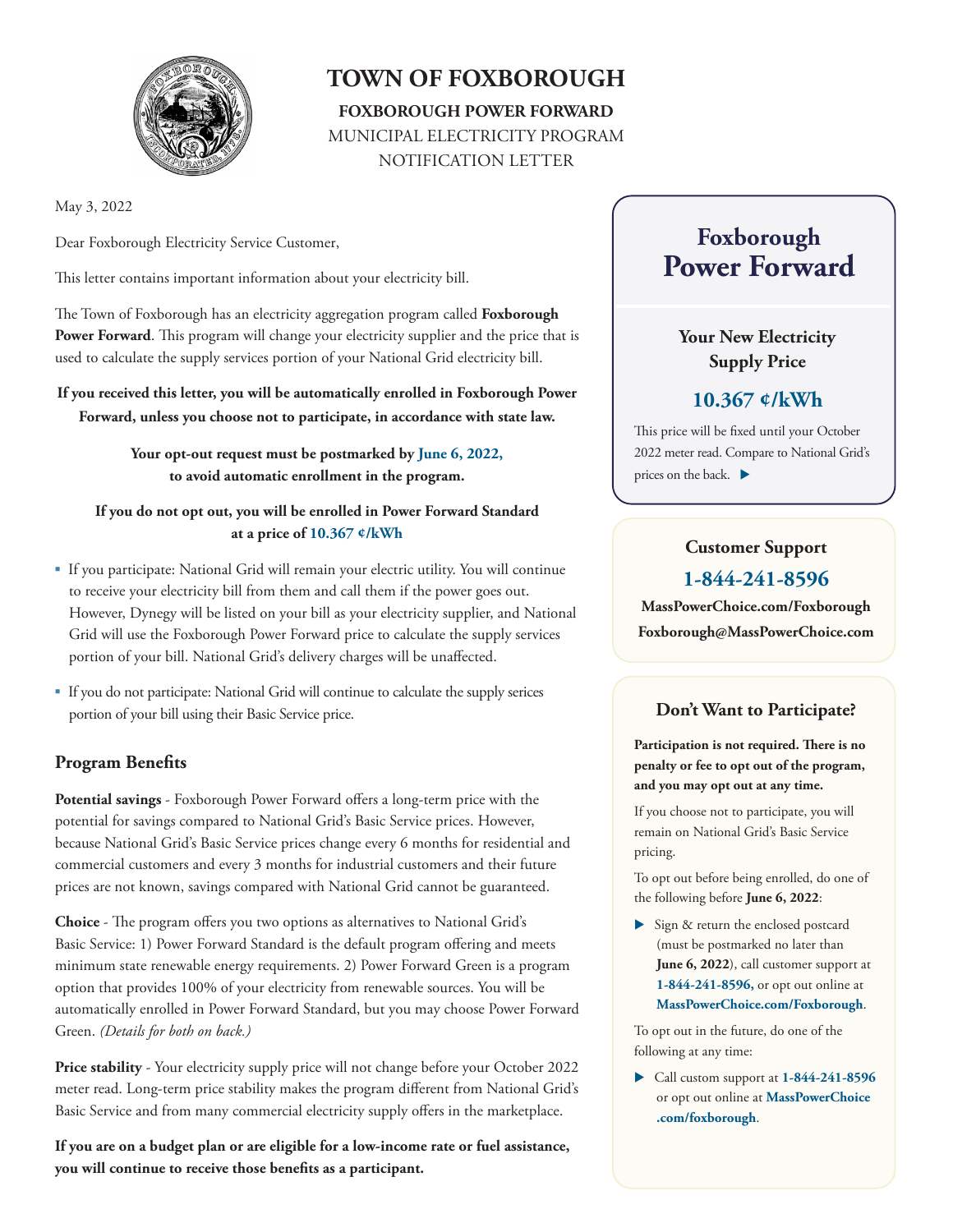#### **Program Options & Pricing**

|                                                                       | 1. If you do nothing, you will be automatically enrolled in POWER FORWARD STANDARD:                                                                                                                                                                                                      | 10.367* $\mathfrak{e}/kWh$ for residential,<br>commercial, and industrial<br>accounts |
|-----------------------------------------------------------------------|------------------------------------------------------------------------------------------------------------------------------------------------------------------------------------------------------------------------------------------------------------------------------------------|---------------------------------------------------------------------------------------|
| Renewable energy content                                              | Meets Massachusetts minimum renewable energy requirements (20% MA Class I RECs in 2022).                                                                                                                                                                                                 |                                                                                       |
| Rate term                                                             | Enrollment - October 2022 meter read.                                                                                                                                                                                                                                                    |                                                                                       |
| Exit terms                                                            | Leave any time. No exit charge.                                                                                                                                                                                                                                                          |                                                                                       |
| 2. If you want 100% green energy, you may choose POWER FORWARD GREEN: |                                                                                                                                                                                                                                                                                          | 13.223* $\mathfrak{e}/kWh$ for residential,<br>commercial, and industrial             |
|                                                                       | *** To choose POWER FORWARD GREEN, call customer support at 1-844-241-8596 ***                                                                                                                                                                                                           | accounts                                                                              |
| Renewable energy content                                              | 100% renewable electricity from the New England region (100% MA Class I RECs)                                                                                                                                                                                                            |                                                                                       |
| Rate term                                                             | Enrollment - October 2022 meter read.                                                                                                                                                                                                                                                    |                                                                                       |
| Exit terms                                                            | Leave any time. No exit charge.                                                                                                                                                                                                                                                          |                                                                                       |
|                                                                       |                                                                                                                                                                                                                                                                                          |                                                                                       |
|                                                                       | 3. If you choose to opt out, you will remain on NATIONAL GRID'S BASIC SERVICE:                                                                                                                                                                                                           | 11.491 ¢/kWh residential<br>10.370 ¢/kWh commercial<br>11.223 ¢/kWh industrial        |
| Renewable energy content                                              | Meets Massachusetts minimum renewable energy requirements (20% MA Class I RECs in 2022).                                                                                                                                                                                                 |                                                                                       |
| Rate term                                                             | May 1, 2022 - October 31, 2022, for residential and commercial accounts. May 1, 2022 - July 31, 2022, for<br>industrial accounts. National Grid's fixed Basic Service rates change every 6 months for residential and commercial<br>accounts and every 3 months for industrial accounts. |                                                                                       |
| Exit terms                                                            | Leave any time. No exit charge. However, industrial customers only (rates G-2 and G-3) on the fixed price Basic<br>Service option may receive a billing adjustment, which may be either a credit or a charge.                                                                            |                                                                                       |

\* The Power Forward Standard price and Power Forward Green price both include a \$0.001/kWh administrative fee. Program prices could increase as a result of a change in law that results in a direct, material increase in costs during the term of the electricity supply agreement.

#### **Frequently Asked Questions**

**Are savings guaranteed?** No. National Grid's fixed Basic Service rates change every 6 months or less, depending on what kind of customer you are. Savings in one rate period do not guarantee savings in subsequent rate periods. The National Grid price will next change on November 1, 2022, for residential and commercial accounts, and on August 1, 2022, for industrial accounts.

**I have signed my own contract with an electricity supplier. Will I be automatically enrolled?** If you have already established a contract with a different electricity supplier, you should not be automatically enrolled. However, if you received this letter and you also have an existing electricity supply contract that you wish to preserve, you *must* opt out of the program. Failure to opt out will result in your enrollment in the program and the termination of your enrollment with your current supplier.

**I have a tax exempt account. How can I retain my account's tax-exempt status?** Taxes will be billed as part of the program's power supply charge. Customers are responsible for identifying and requesting an exemption from the collection of any tax by providing appropriate tax exemption documentation to Dynegy. Visit MassPowerChoice.com/Foxborough for information on where to submit your documentation.

For more information, please visit **MassPowerChoice.com/Foxborough**. If you have any additional questions, please do not hesitate to contact customer support at **Foxborough@MassPowerChoice.com** or **1-844-241-8596**. Our Town consultants will be happy to help you.

William Keegan, Jr. Town Manager